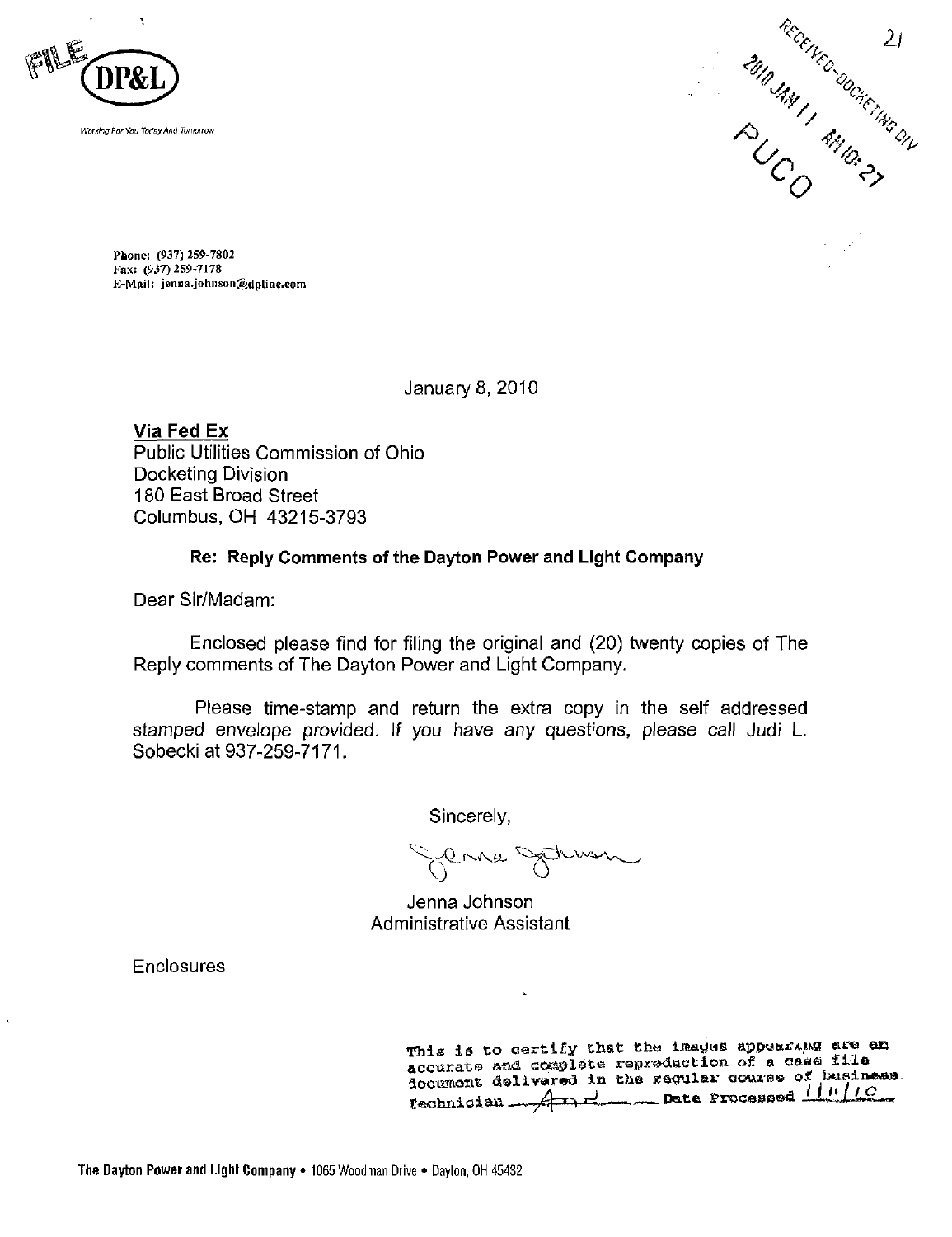

# BEFORE THE PUBLIC UTILITIES COMMISSION OF OHIO

| In the Matter of the Application of<br>The Dayton Power and Light Company for<br>Approval of Its Electric Security Plan                                                 | Case No. 08-1094-EL-SSO |
|-------------------------------------------------------------------------------------------------------------------------------------------------------------------------|-------------------------|
| In the Matter of the Application of<br>The Dayton Power and Light Company for<br>Approval of Revised Tariffs                                                            | Case No. 08-1095-EL-ATA |
| In the Matter of the Application of<br>The Dayton Power and Light Company for<br>Approval of Certain Accounting Authority<br>Pursuant to Ohio Rev. Code Section 4905.13 | Case No. 08-1096-EL-AAM |
| In the Matter of the Application of<br>The Dayton Power and Light Company for<br>Approval of Its Amended Corporate<br>Separation Plan                                   | Case No. 08-1097-EL-UNC |

# REPLY COMMENTS OF THE DAYTON POWER AND LIGHT COMPANY

# I. INTRODUCTION

 $\delta_{\frac{1}{2},0}=-1$ 

On December 15, 2009, four intervening parties and Commission Staff ("Staff") filed comments on the Dayton Power and Light Company's ("DP&L" or "Company") revised AMI and Smart Grid business cases, which DP&L filed pursuant to the Stipulation and Recommendation approved without modification by the Public Utilities Commission of Ohio by Opinion and Order dated June 24, 2009 ("ESP Stipulation"). DP&L hereby files its consolidated reply comments to the five sets of comments below. Several commenting parties raised issues relating to DP&L's estimate of the benefits expected to be realized as a result of AMI and Smart Grid. DP&L will first comment on the rationale supporting its technology-enabled benefit estimates to address these general overarching cost/benefit concerns, followed by specific pointby-point replies to individual issues raised by the commenting parties.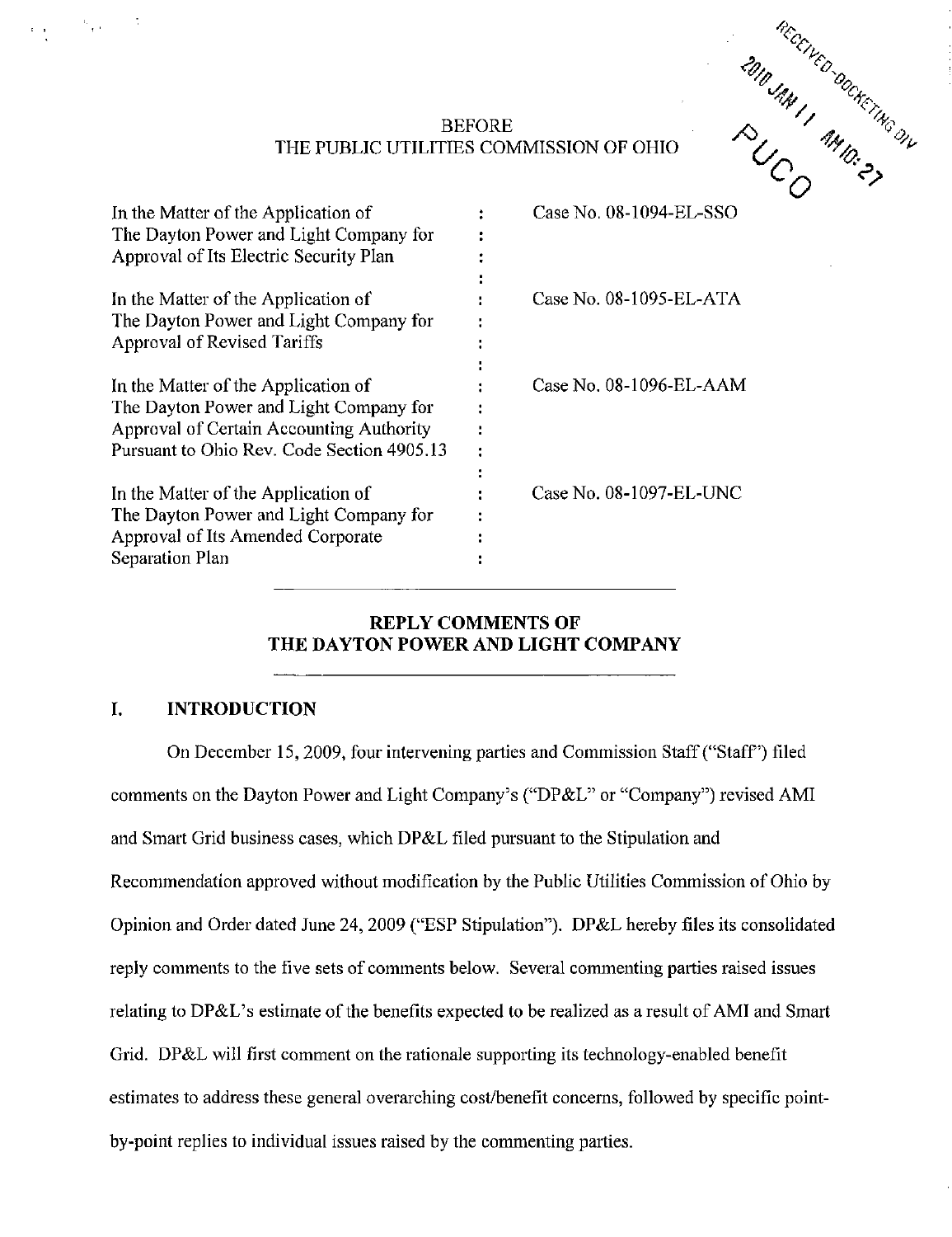### 11. REPLY COMMENTS

 $\langle \gamma_{\rm{max}} \rangle = 3$ 

### A. CUSTOMER PARTICIPATION AND PROGRAM BENEFIT ESTIMATES

The demand reduction and energy conservation benefits, customer penetration rates, and net savings forming the basis of DP&L's revised AMI and Smart Grid business cases are rationally based and highly achievable. Redeveloping (for a third time) DP&L's AMI and Smart Grid plans in the context of a stakeholder process or conducting further consumer research as proposed by Staff would not only be costly, cause lengthy delay, and be highly inefficient, but it also would not yield a better result than the thoughtful, thoroughly researched, and valid approach taken in the refiled business cases.

First, DP&L was reasonable in its development of the programs to be included in its AMI and Smart Grid plans. A project team comprised of internal employees and consultants with expertise in energy efficiency, enabling technology, and consumer marketing developed the technology-enabled customer programs based on the evaluation of results of other well respected utilities and studies of programs that have been piloted and deployed over the past several years.<sup>1</sup> For example, DP&L used information from the American Council for an Energy Efficient Economy, the Association of Energy Services Professionals and reviews of program best practices sponsored by the California Public Utilities Commission and the Energy Trust of Oregon. The programs chosen were also based on a review of the types of programs implemented by utilities often considered to be leaders in the field such as Xcel Energy, Northeast Utilities, Pacific Gas & Electric, and the Wisconsin Focus on Energy.

See for example "Section 2.2 of Book II - Customer Conservation and Energy Management Programs Chapter 2: Energy Efficiency and Demand Response Plan" of the October 2008 DP&L filing for the methodology used in selecting the demand response programs.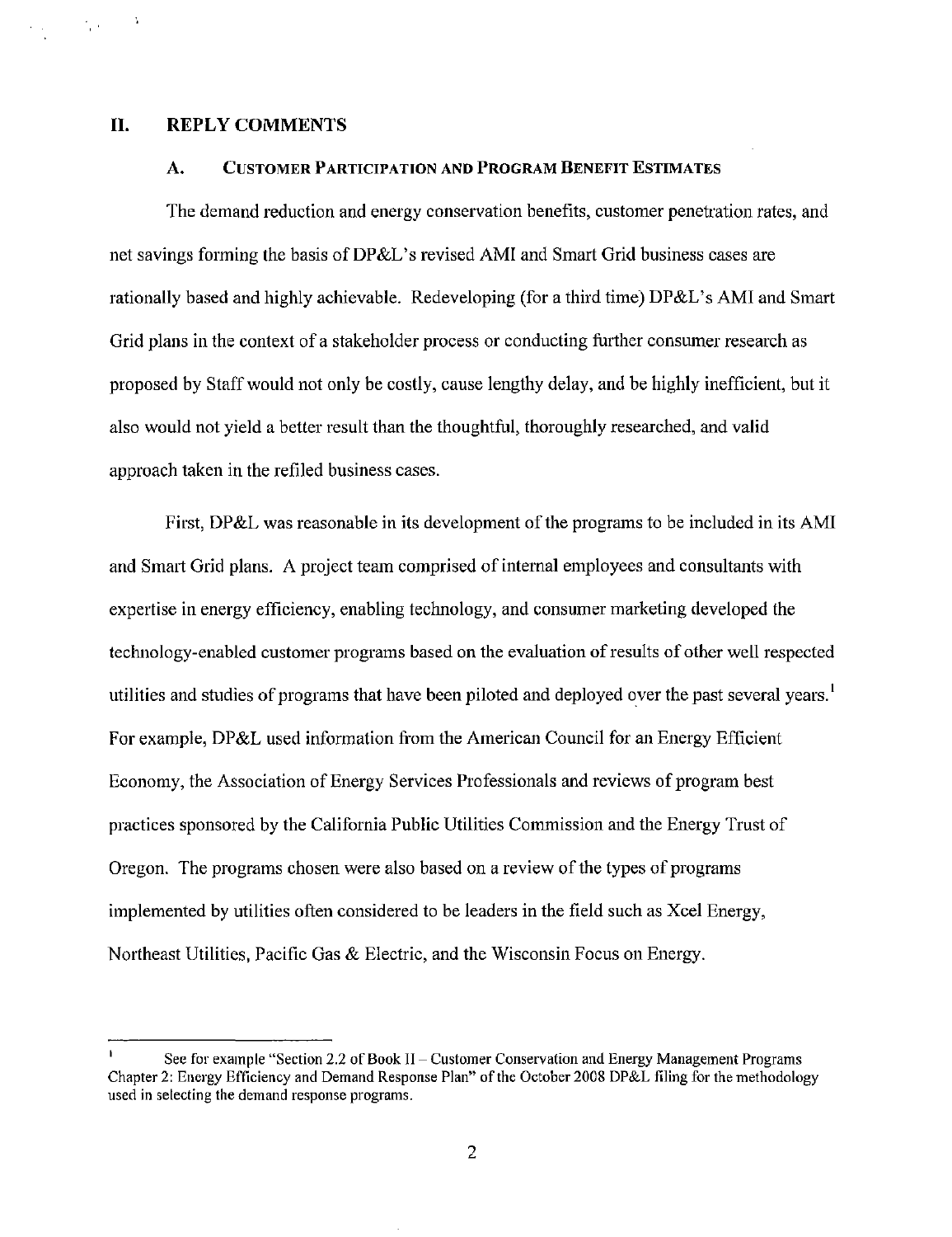Second, the passage of time and development of new information in this quickly evolving field of AMI and Smart Grid implementation has demonstrated DP&L's customer participation and benefit estimates contained in its AMI-enabled programs remain reasonable. The Company has continued to stay abreast of the research being done on this topic by utilities, the Department of Energy and the Federal Energy Regulatory Commission (FERC) to quantify the actual benefits experienced by other programs and what demand reduction and energy savings are possible in the future. A recent FERC report, published in June 2009, explains the FERC's view of the state of demand response programs in the US and the future potential based on the following four scenarios.

- Business as Usual (BAU); delivering 4% demand reduction by 2019
- Expanded BAU; delivering 9% demand reduction by 2019

 $\frac{1}{4}$  $\mathcal{L}(\mathcal{A})$ 

- Achievable Participation; delivering 14% demand reduction by 2019
- Full Participation; delivering 20% demand reduction by 2019

The FERC Report estimates that under the "Expanded BAU" scenario, demand reduction will be 11% by 2019 in Ohio, while the "Achievable Participation" scenario will be 14% by 2019. DP&L's forecasted demand reduction achieved through its technology-enabled demand response and energy conservation programs is in the range of the FERC's national and Ohio "Expanded BAU" scenario. The Company's approach to estimation of customer benefits for demand and energy savings contained in the revised business cases is in line with other projections, even given the passage of time. Criticism that DP&L's projected program

<sup>^</sup> Please see A National Assessment for Demand Response Potential, Federal Energy Regulatory Commission - A Staff Report, June 2009. [http://www.ferc.gov/legal/staff-reports/06-09-demand-response.pdf f](http://www.ferc.gov/legal/staff-reports/06-09-demand-response.pdf)or a very detailed view of demand response program benefits analysis ("FERC Report").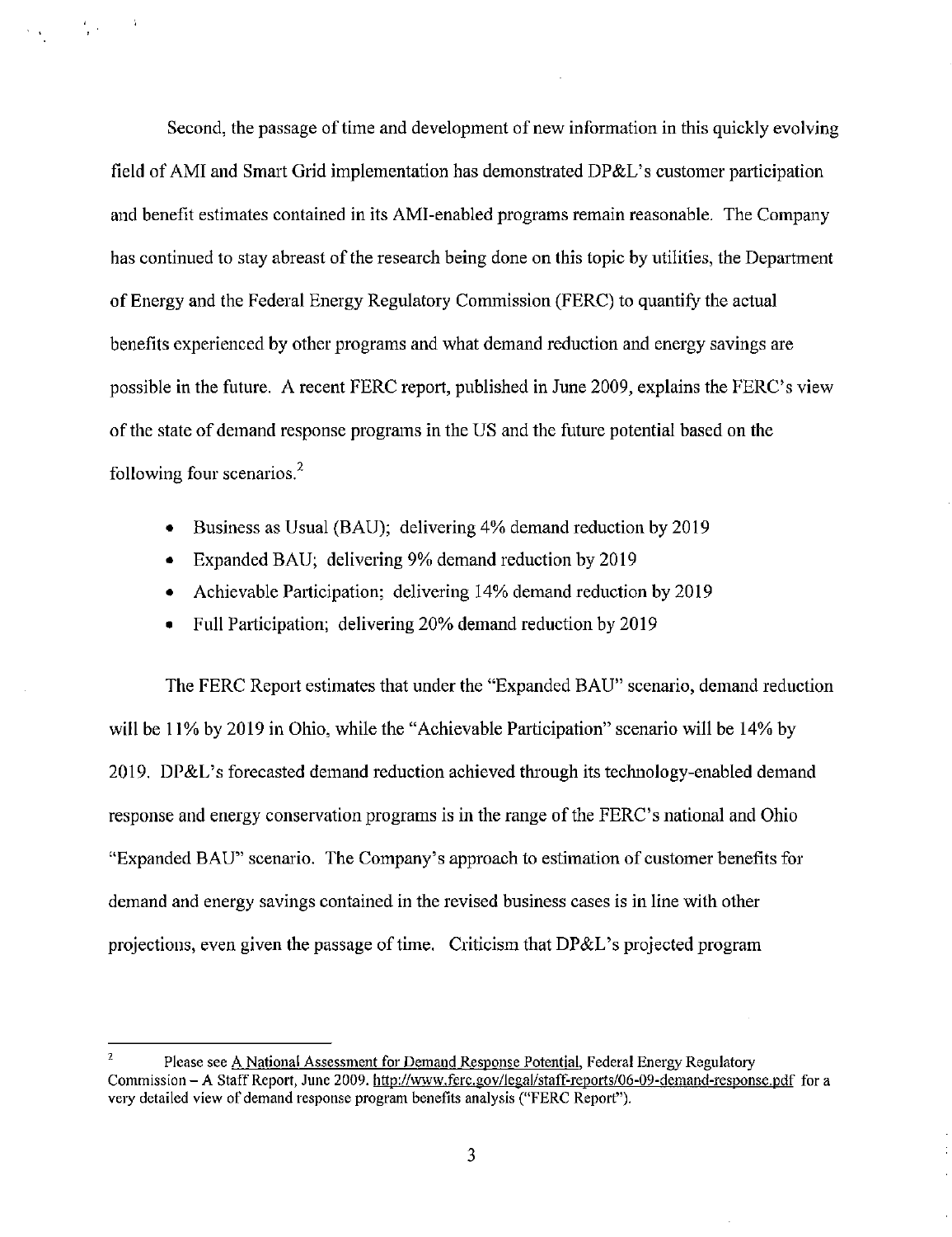participation rates are "arbitrary" and expected levels of demand reduction appear "speculative" is unwarranted.

 $\mathbf{I}$ 

 $\frac{1}{2}$ 

Third, although DP&L's proposal reflects the i8-year timeline, the revised AMI/Smart Grid rates were only calculated over the first ten years of that plan. Staff raised concerns that the last few years of the plan, wherein many of the operational benefits would be realized, were not covered by the rate design. It was not DP&L's intention to avoid recognition of benefits expected to be received in years 2020 through 2027. Since the rates would be updated on a periodic basis, the operational benefits that will be experienced in years 2020 through 2027 would be reflected in the Infrastructure Investment Rider (IIR) that would be in place for those corresponding years.

Finally, concerns were raised with respect to DP&L's use of demand and capacity values as of July 2, 2008. Demand and capacity values are market based, and therefore by nature will fluctuate along with the markets. DP&L selected a "moment in time" as it had to in developing its business cases, and remained with that approach in its refiled business cases. DP&L chose this approach because revising its business cases with each change in the market would be impractical. DP&L believes its approach is reasonable. Nonetheless, DP&L also recognizes that as a result of market volatility since the initial estimates and market valuation were completed, capacity and demand value projections have declined since the time DP&L performed its initial valuation. DP&L is therefore willing to revise its capacity and demand value estimation and recalculate customer benefits accordingly.

# B. Reply to COMMENTS OF THE STAFF OF THE PUCO

Many issues raised by Staff in their comments involve issues surrounding DP&L's estimation of benefits. Specifically, Staff recommends that:

 $\overline{4}$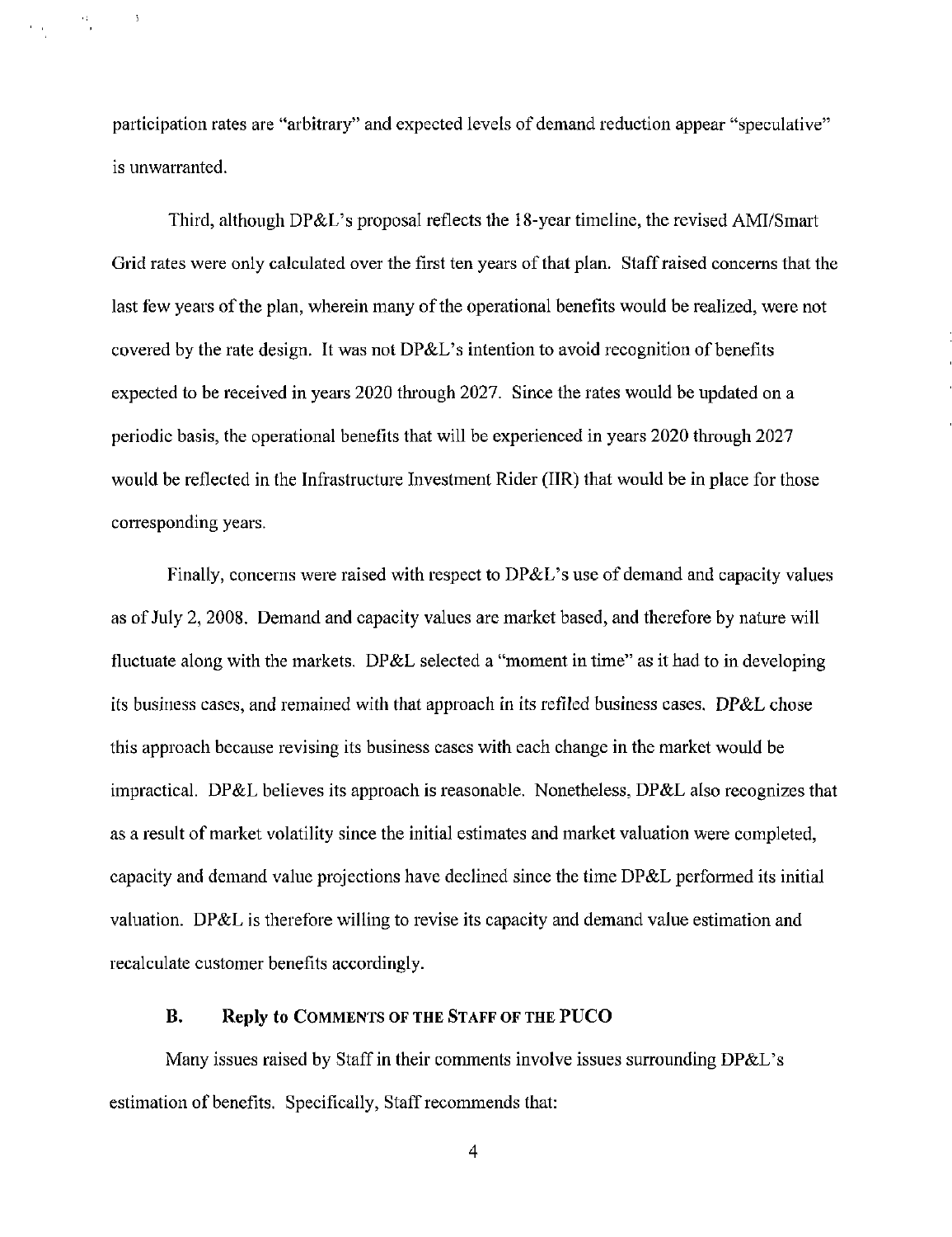- Future benefits should be recognized in the calculation of revenue requirements;
- Capacity and energy cost savings estimates should be revised; and
- DP&L should develop programs and design rates in the context of a stakeholder process and conduct further consumer research at this time.

DP&L's reply to these issues are discussed in Section A, above, and DP&L incorporates its reply comments on those issues as if fully rewritten herein. Additional comments by Staff are discussed below.

### Separate Recovery Mechanisms

Staff proposes that DP&L should recover the costs of AMI and Smart Grid in two different rate mechanisms, rather than consolidate recovery for both into the Infrastructure Investment Rider ("IIR") as proposed in the filing. DP&L does not oppose this proposal. Fixed Charge

Staff proposes that 100% of the IIR should be recovered through fixed customer charges, rather than the bifurcated rate proposed in DP&L's filing. DP&L does not oppose this proposal.

# MAIFI

 $\label{eq:2.1} \frac{1}{\sqrt{2\pi}\sqrt{2\pi}}\left(\frac{1}{\sqrt{2\pi}}\right)^{1/2}\frac{1}{\sqrt{2\pi}}\left(\frac{1}{\sqrt{2\pi}}\right)^{1/2}.$ 

 $\sim$   $^{-1}$ 

Staff expects DP&L to utilize and proceed with the accumulation of customer-specific momentary interruption information in a database suitable for future analysis. DP&L does not oppose this proposal.

## New Billing System

Staff proposes that billing system costs that were included in the AMI business case be removed from the cost side of the business case analysis and DP&L should seek recovery of costs through a distribution rate case or through another mechanism as may be appropriate. Staff's proposal erroneously assumes that costs associated with upgrading the current system would be incurred anyway and that costs can be segregated between upgrades and the new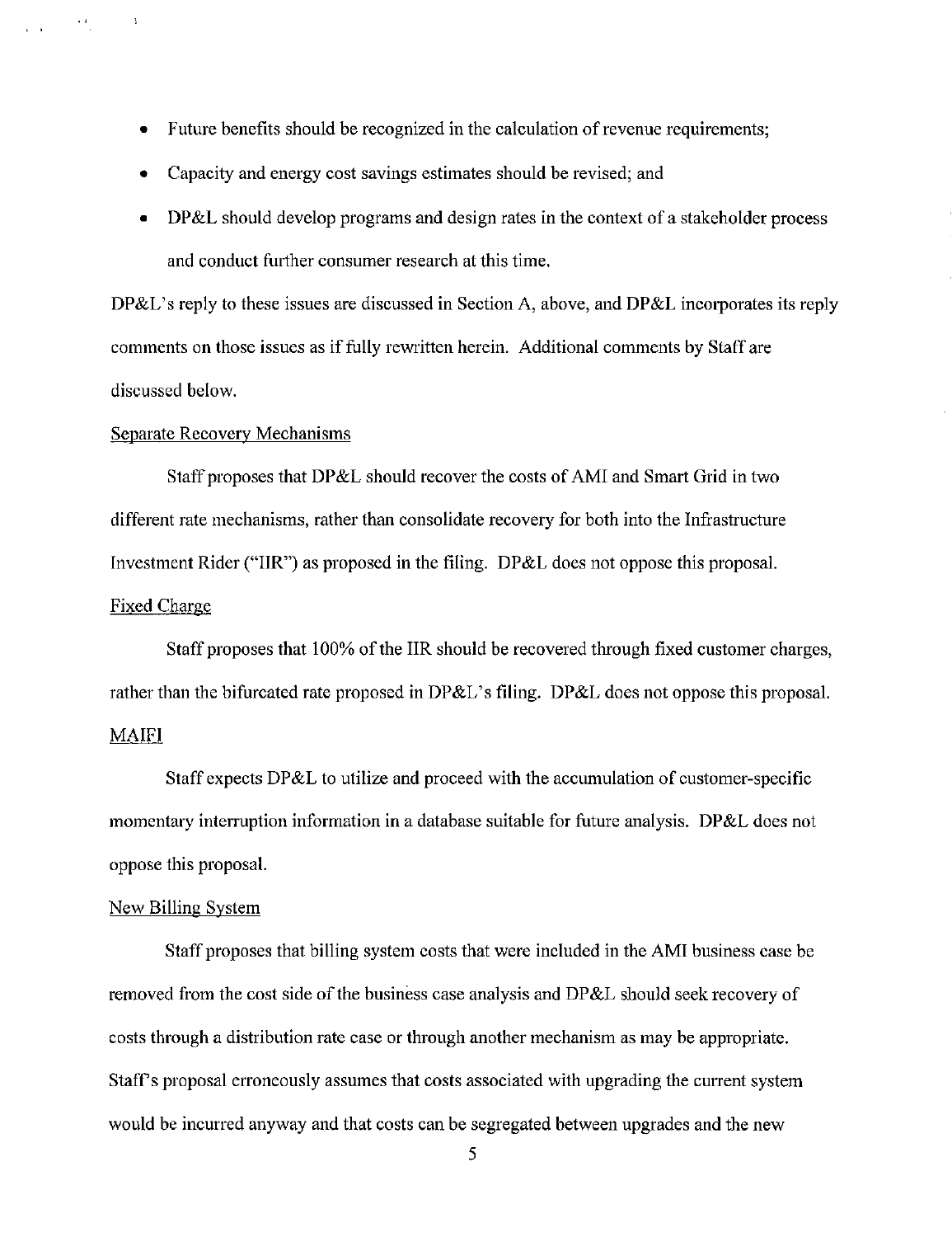systems needed for AMI. First, DP&L's existing Customer Information System (CIS) is capable of handling DP&L's existing rate structures. DP&L would likely choose not to replace it at this time, absent the Company's revised AMI and Smart Grid plans. Second, it would not be costeffective to implement a new CIS configured on current, non-AMI business processes and then reconfigure those processes to include AMI. If there is reasonable cause to believe that other components of the DP&L AMI revised business case will be approved in the near future (e.g. Smart Meters, Meter Data Management, Meter Asset Management, Outage Management System, etc.), then there should be one integrated process to implement a new AMI capable CIS. Approximately one-half of the costs associated with implementation of a new CIS can be attributed to configuration and definition of new meter reading, billing, service order and collections business processes and integration between CIS and other proposed AMI systems required as a direct result of AMI, not independent of it, as suggested by Staff. Thus implementing a new billing system independent of AMI and Smart Grid may increase the actual cost to customers over time.

### SAIFI and CAIDI

 $\mathcal{A}$ 

71. a

In its comments. Staff indicates that it accepts the Company's projected reliability performance impacts and recommends that if the Commission approves the Smart Grid portion of DP&L's revised business cases. Staff would expect the Company to reflect its projected SAIFI and CAIDI impacts, as presented, as incremental adjustments to its reliability performance standards as required by Section 4901:1-10-10 of the Ohio Administrative Code. Assuming the Commission approves DP&L's AMI and Smart Grid plans as proposed and supported in this case and reliability standards set forth in Case No. 09-754-EL-ESS, DP&L will make the incremental adjustments to its reliability performance standards as provided to Staff.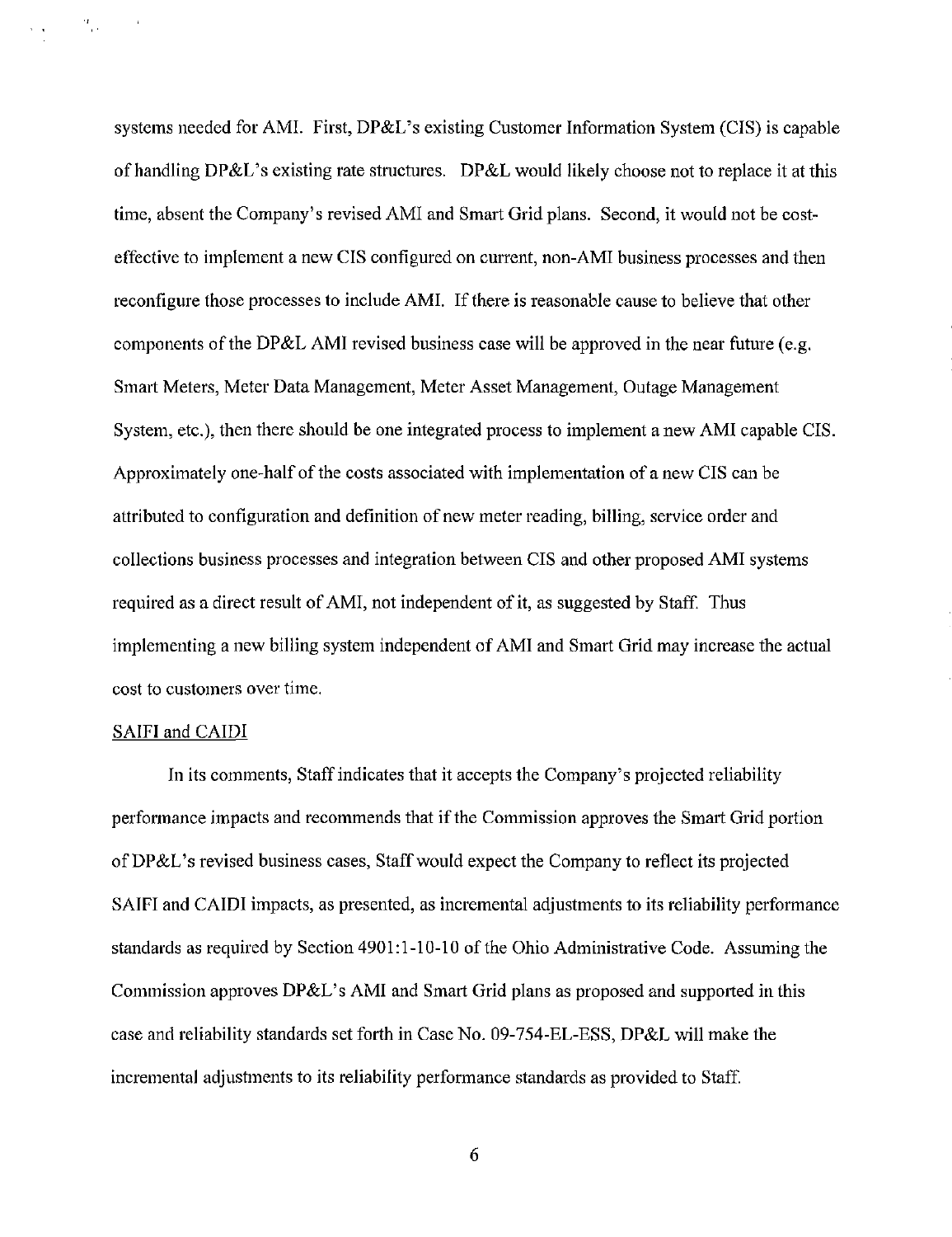### Depreciation Rates

 $\frac{2\pi}{\pi}$  .

Staff states in its comments that it had difficulty reconciling the Company's depreciation rates used in the filing. DP&L provided a detailed response to a Staff data request providing support for each depreciation rate contained in the filing. Six out of the eight plant subaccounts that will be used to track the proposed AMI/Smart Grid assets have assets in them that are being depreciated at the rate that was in effect since the Company's last rate case in 1991. The Company believes those depreciation rates were approved as part of the Stipulation approved by the Commission in Case No. 9I-414-EL-AIR. The Company is proposing to use the same depreciation rates for the new equipment that would be placed in service and accounted for in those subaccounts. For the two new plant subaccounts, the Company provided and supported new depreciation rates that it believes are consistent with industry practice.

# Shared Savings

Staff does not recommend DP&L be permitted to recover any shared savings because such savings are reliant on customers' future responses to prices, but the a component of shared savings resulting from infrastructure modernization incentives are by nature dependent upon customer behavior in the future. Under Staff's reasoning, shared savings resulting from infrastructure modernization would never be permitted under any circumstances, but this runs contrary to the clear legislative intent set forth in SB 221. Specifically, R.C. §4928.143(B)(2)(h) provides, in pertinent part:

The [ESP] may provide for or include, without limitation, any of the following:... Provisions regarding the utility's distribution service, including, without limitation and notwithstanding any provision of Title XLIX of the Revised Code to the contrary,. . . provisions regarding distribution infrastructure and modernization incentives for the electric distribution utility. The latter may include a long-term energy delivery infrastructure modernization plan for that utility or any plan providing for the utility's recovery of costs, including lost revenue, shared savings, and avoided costs, and a just and reasonable rate of return on such infrastructure modernization. .. . (Emphasis added).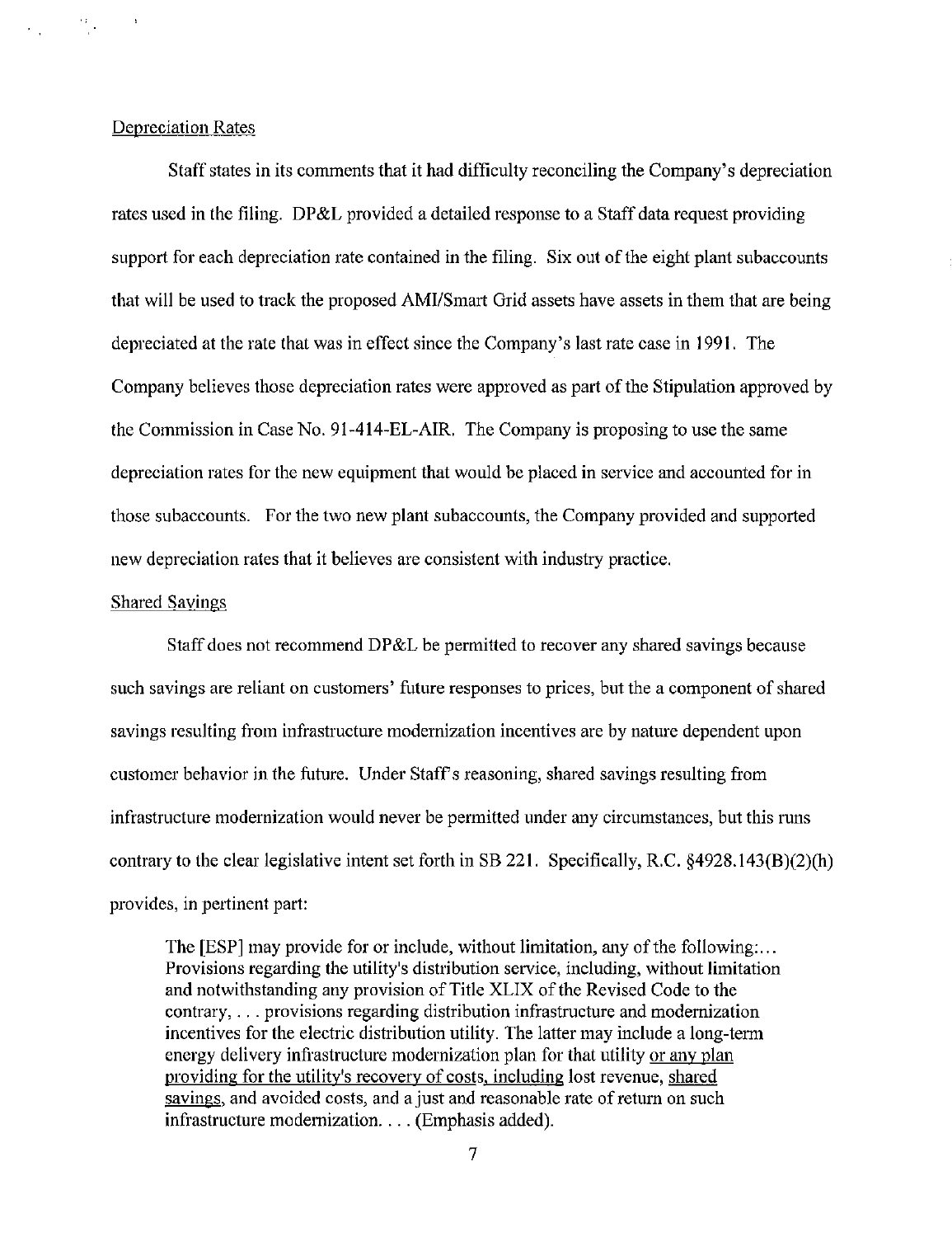DP&L's shared savings proposal is modest and fair. DP&L proposes that it receive 10% of the shared savings, with 90% of the benefits flowing to customers. This structure is more than reasonable given the vast majority of the benefit will flow to customers. Given that the legislature specifically authorized the recovery of shared savings resulting from infrastructure modernization initiatives, and that  $DP&L$  is seeking only to recover 10%, recovery of shared savings is appropriate.

# C. REPLY TO COMMENTS OF THE OHIO CONSUMERS' COUNSEL

#### Economic Conditions

 $\overline{\phantom{a}}$ 

 $\mathcal{L}^{\text{max}}$  , where  $\mathcal{L}^{\text{max}}$ 

The OCC comments that the Commission should take into consideration the difficulty residential customers may face in absorbing any rate increase in the midst of the current economic difficulties. Of course DP&L is cognizant of the difficulties faced in these challenging financial times, however the Company believes the business cases outlined in the filing demonstrate that the AMI and Smart Grid solutions deliver a net positive value for DP&L customers in the future. As the OCC points out in the referenced business case for West Virginia, there are many more customer benefits that were not included in the DP&L business case such as job creation and the value of enabling Plug-in Hybrid Electric Vehicles ("PHEVs"). It is important to note that most of these benefits can be achieved as part of the DP&L solutions, but since many of them were more difficult to measure and defend they were not included in the benefits analysis. DP&L's approach was to present an accurate view of the customer benefits to make sure that the benefits driving all aspects of the business cases were measureable and achievable.

All DP&L consumers will benefit from improvements in the ability of businesses and industries to compete and thrive within in the DP&L service territory. The Smart Grid and AMI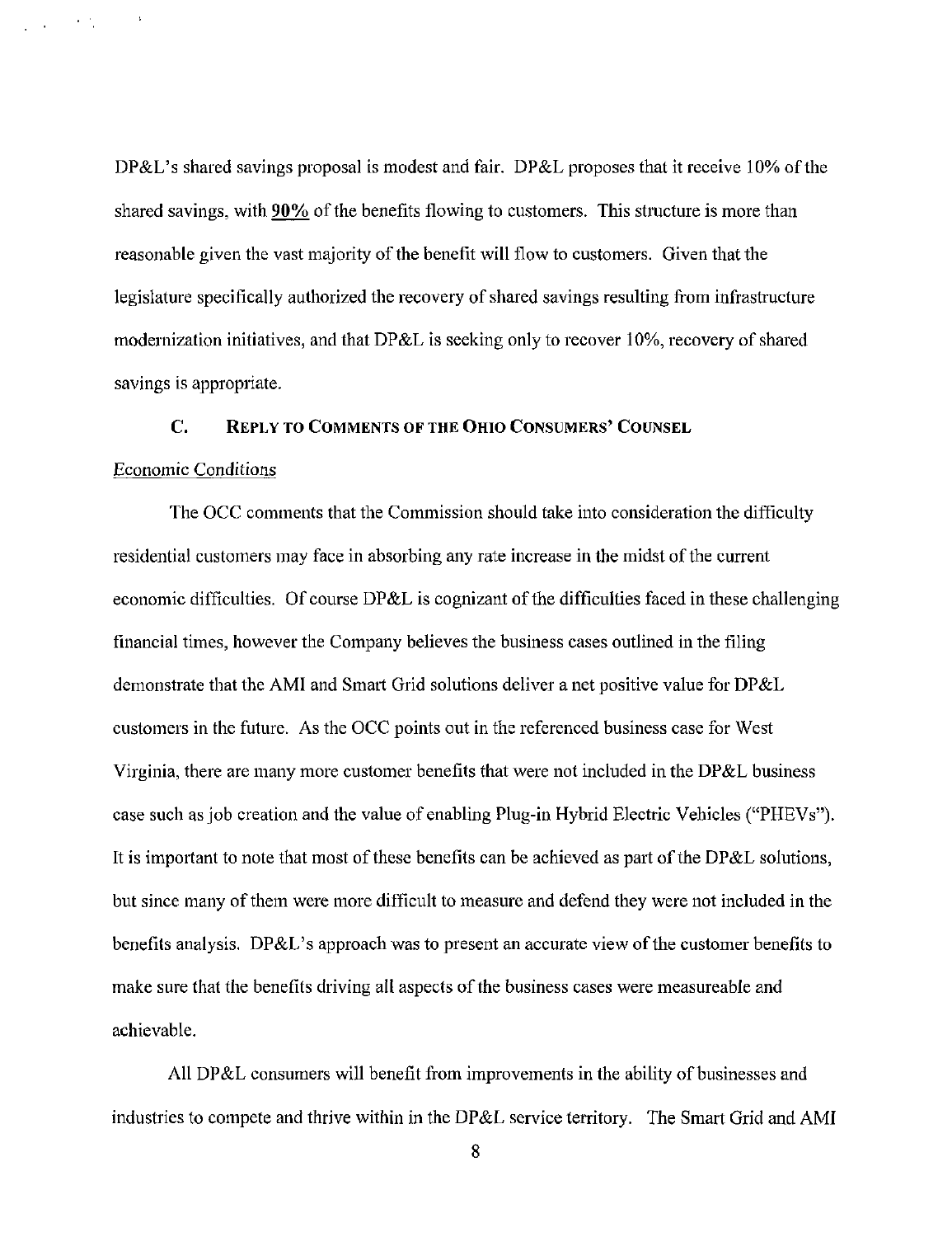capabilities proposed in DP&L's filing will enable this improvement. The current business case plus local job creation and providing consumers and businesses with choices on how to pay for and use their electricity can contribute to the overall improvement in economic conditions within DP&L's service territory. While economic conditions are challenging, customers will have the opportunity to realize benefits which outweigh the costs.

# Benefit-To-Cost Ratio

 $\bar{A}$ 

 $\mathcal{F}(\mathcal{A})$  and  $\mathcal{F}(\mathcal{A})$ 

The OCC claims that the DP&L benefit-to-cost ratio for the AMI and Smart Grid programs is below that of similar utility programs nationwide and must be improved. The OCC cites the business case proposed for the Smart Grid Plan for the state of West Virginia, which is very different from the DP&L plan and is based on service territories that may have different characteristics than DP&L's.

- The electric systems within the state of West Virginia were stated to be less reliable than other utilities in the U.S. Since DP&L's reliability is better than that of the West Virginia utilities, the reliability benefits are also less, as the room for improvement is less. The existing electric systems in West Virginia have approximately 4 times the outage minutes per customer than the DP&L system. This is one of the key reasons that the reliability benefits are significantly lower for the DP&L case than those in the West Virginia.
- The energy and demand benefits for DP&L are much higher per customer than West Virginia due to the fact that the cost of electricity in Ohio is higher than the cost of electricity in West Virginia as pointed out in the West Virginia business case.
- The discount rate used for the West Virginia business case was significantly lower than that in the DP&L case. This has a significant impact on the NPV of the cash flows.
- The NPV calculations in the West Virginia case were based on a 20 year period rather than DP&L's 18 year period which increases the benefits cash flow in the outer years.

There is no particular reason to assume that West Virginia has "correctly" computed

costs and benefits. To the extent that computations for the West Virginia business case appear to

show a "better" benefit to cost ratio, it may merely be because: (1)) the West Virginia utilities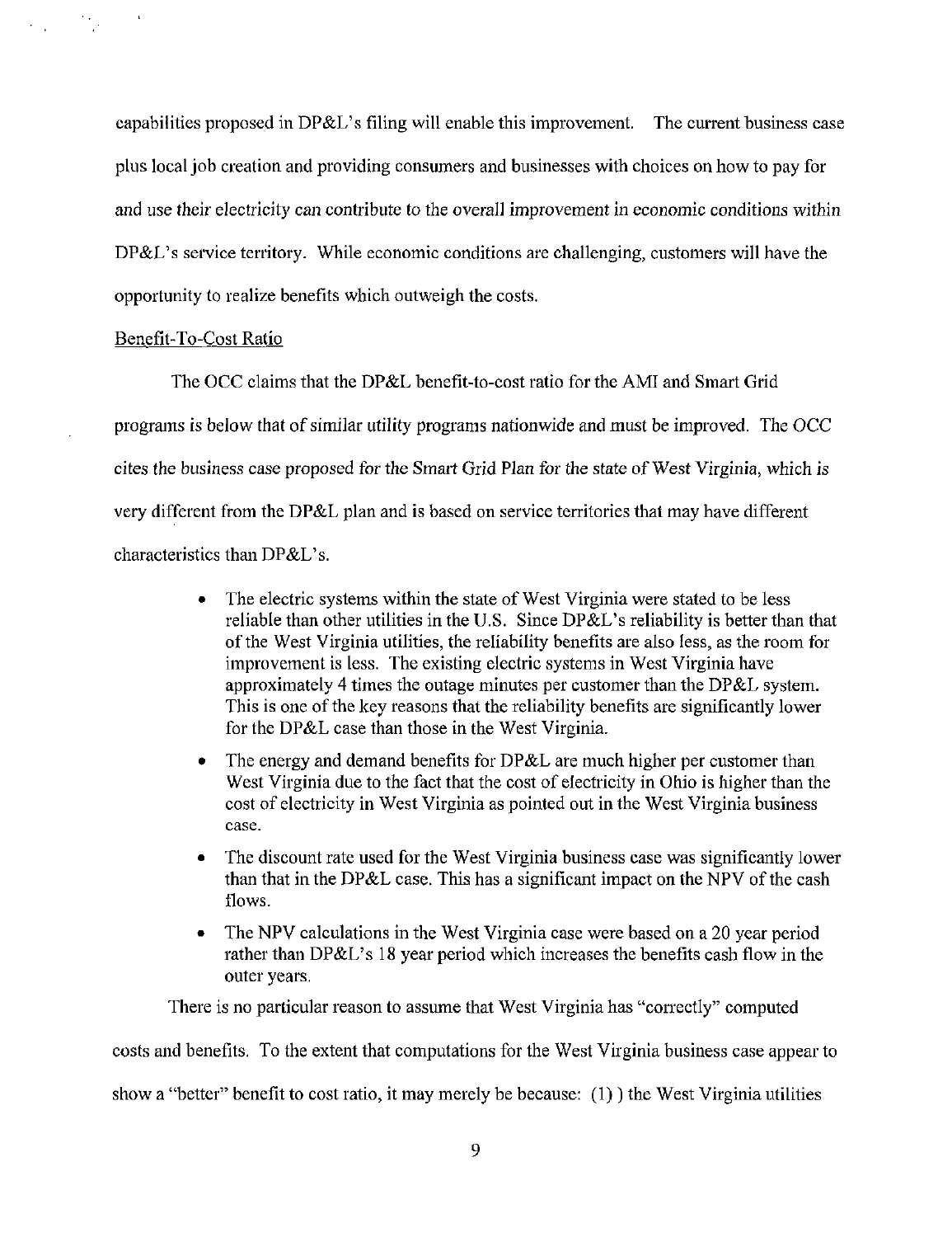may have started with less efficient operations (i.e., meter reading) than DP&L; and (2) the West Virginia business case has been less conservative than DP&L was in its computations. For example, the West Virginia business case included many "benefits" that are difficult or controversial to quantify. If those same benefits were included here, the computed DP&L benefit-to-cost ratio would similarly be increased. The following benefits cited in the West Virginia smart grid case are not included in the DP&L filing. This does not mean that these benefits do not exist for the DP&L case, but rather that these societal benefits are not included in the DP&L analysis because DP&L's business case is based on solidly measurable and achievable benefits.

- Job creation benefits are included in the West Virginia case. Under its AMI and Smart Grid plans, DP&L anticipates the addition of jobs both locally as well as nationally. New jobs will be created by the vendors that are selected for the different products and the service companies that will assist DP&L to deploy, install, integrate, and commission these solutions over the next 10 years.
- Reduction on foreign oil due to support for PHEVs were not included in the DP&L case even though these benefits are the same in the DP&L service territory and West Virginia.
- Sale of Coal to China has not been included in the DP&L case since generation is decoupled from distribution.
- The Distributed Energy Resource solution and benefits are not included in the DP&L case and therefore the Benefits associated with DER are not relevant to the DP&L model.

Finally, while the business case for the West Virginia Smart Grid initiative is very

different than the DP&L filing, DP&L does agree with the statement in the West Virginia

business case on page 107:

 $\Omega_{\rm{max}}$ 

 $\sim$  1

With a Smart Grid, society benefits from the creation of jobs and from increases in state and regional incomes as well as providing electric services with a lesser impact on the environment. It is appropriate for those who benefit from such programs to invest in such programs.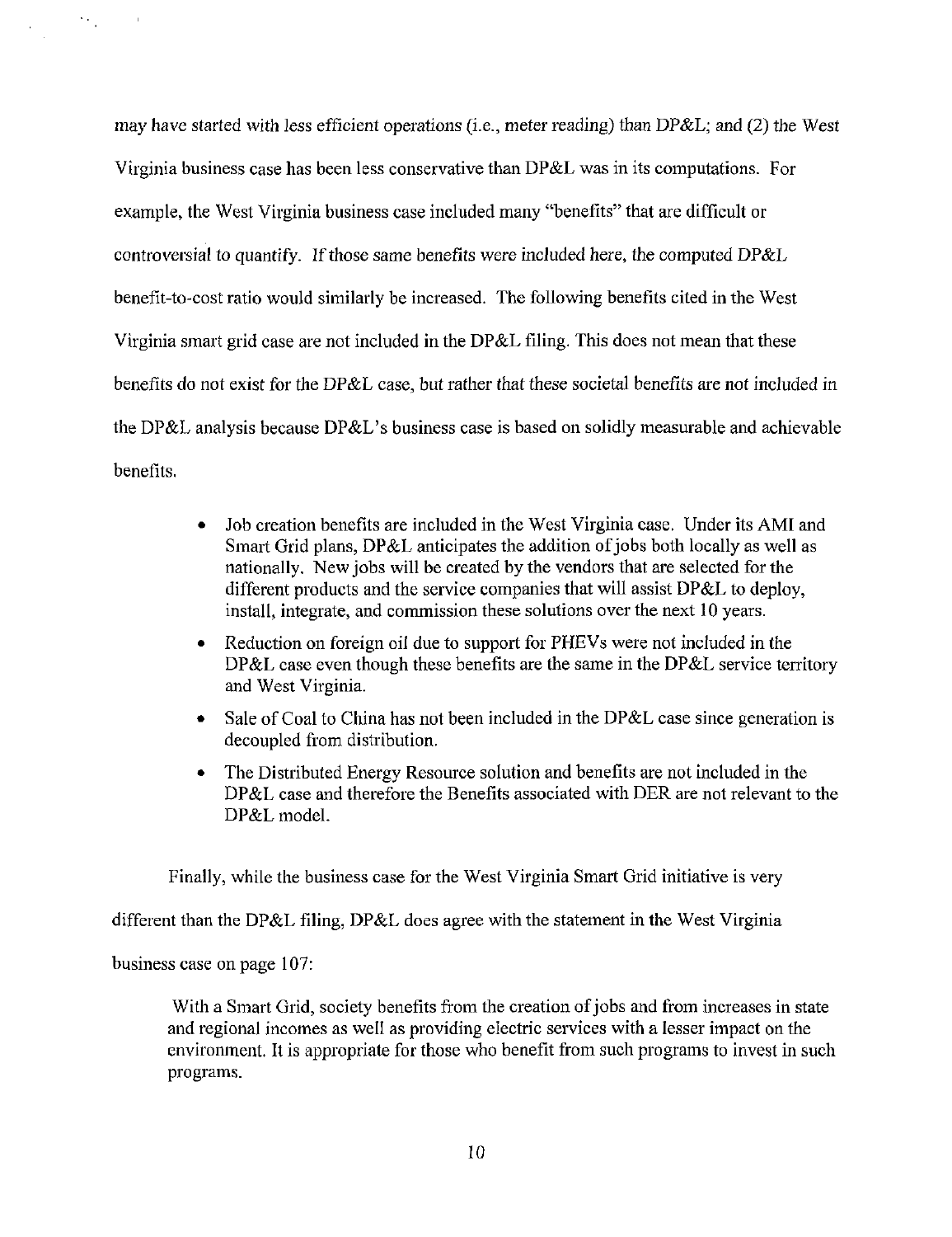### Volumetric kWh Rider

 $\frac{1}{2} \frac{1}{2} \frac{1}{2}$ 

The OCC proposes a fully volumetric kWh rider, claiming that a fixed customer charge unfairly shifts more of the burden of paying the costs of AMI and Smart Grid to low use/low income customers. Specifically, the OCC states: "the fixed costs in the new IIR rate design put more of a bill burden for paying the total cost of AMI and Smart Grid on low-income residents who are typically associated with using less electricity per month." This statement is simply wrong. First, low income customers do not, on average, use less electricity. In 2009, lowincome customers that were on the state-run Percentage of Income Payment Plan (PIPP) program and took service from DP&L used on average 972 kWh a month, whereas Non-PIPP DP&L residential customers on average used 949 kWh, Second, low income customers will not face a disproportionately higher bill burden. Using the average usage amounts above, a DP&L PIPP customer using 972 kWh would experience a .96% increase to their bill in 2010, and a DP&L Non-PIPP customer using 949 kWh would experience a .97% increase. Therefore, PIPP customers will experience about the same increase as a Non-PIPP customer. It is also noteworthy that the OCC's proposal is in direct conflict with Staff's views that a fixed charge should be used to recover most if not all of these costs. DP&L's proposal appears to be the middle-ground in this debate, although, as noted,  $DP&L$  does not oppose Staff's proposal. Shared Savings

The OCC also takes issue with DP&L recovering for shared savings. For the reasons described in DP&L's reply to Staff's comments, above, DP&L should be permitted to recover shared savings, pursuant to R.C. §4928.143(B)(2)(h).

# Program Review

The OCC comments that if the PUCO were to approve all or a portion of DP&L's proposal, the PUCO should adopt a detailed program review process to ensure that customers are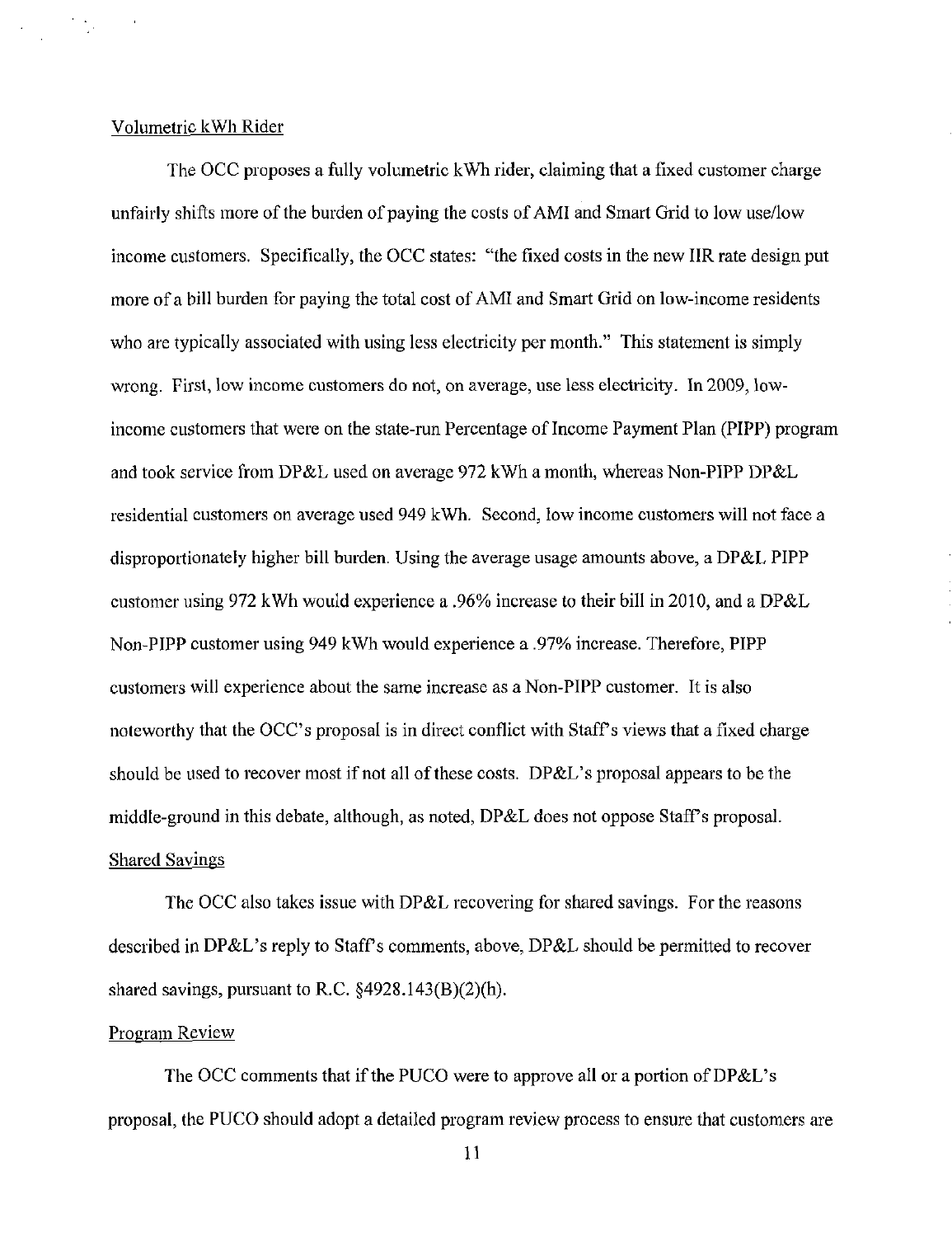protected and will receive the promised value of the Company's AMI and Smart Grid proposals. This type of review has already been agreed to by the Company. Paragraph 4(c) of the ESP Stipulation provides: "Prudently incurred costs and IIR revenues will be trued up on a two-year basis..." Implicit in the phrase "prudently incurred costs" is a review to ensure that the output or result of the expenditure meets or exceeds what was originally planned.

#### **Reliability**

 $\sum_{i=1}^n a_i$ 

The OCC comments that if the PUCO were to approve all or a portion of DP&L's proposal, DP&L should have to make a commitment to improve its distribution system reliability resulting from the AMI/Smart Grid investment by setting detailed reliability targets. As described in DP&L's reply to Staff's comment, above, if the Commission approves DP&L's AMI and Smart Grid plans as filed, the Company will make the incremental adjustments to its reliability performance standards as it proposed to Staff

### Measurement and Verification

The OCC proposes that any AMI/Smart Grid-enabled energy efficiency savings and peak demand reduction should be determined by independent measurement and verification and be consistent with the findings of the Technical Reference Manual that were developed in Case No. 09-512-GE-UNC. DP&L will comply with Commission rules and orders as they relate to measurement and verification of energy efficiency savings and peak demand reductions. **Security** 

Finally, the OCC comments that the Commission should ensure that any implementation of a Smart Grid or AMI plan is secure, up to date, and that customers have sufficient education about the programs. DP&L's plan as filed already satisfies these concerns. The Company has taken cyber security and interoperability into account through its initial AMI and Smart Grid design and RFP processes. The Company's Smart Grid design already contemplates the use of a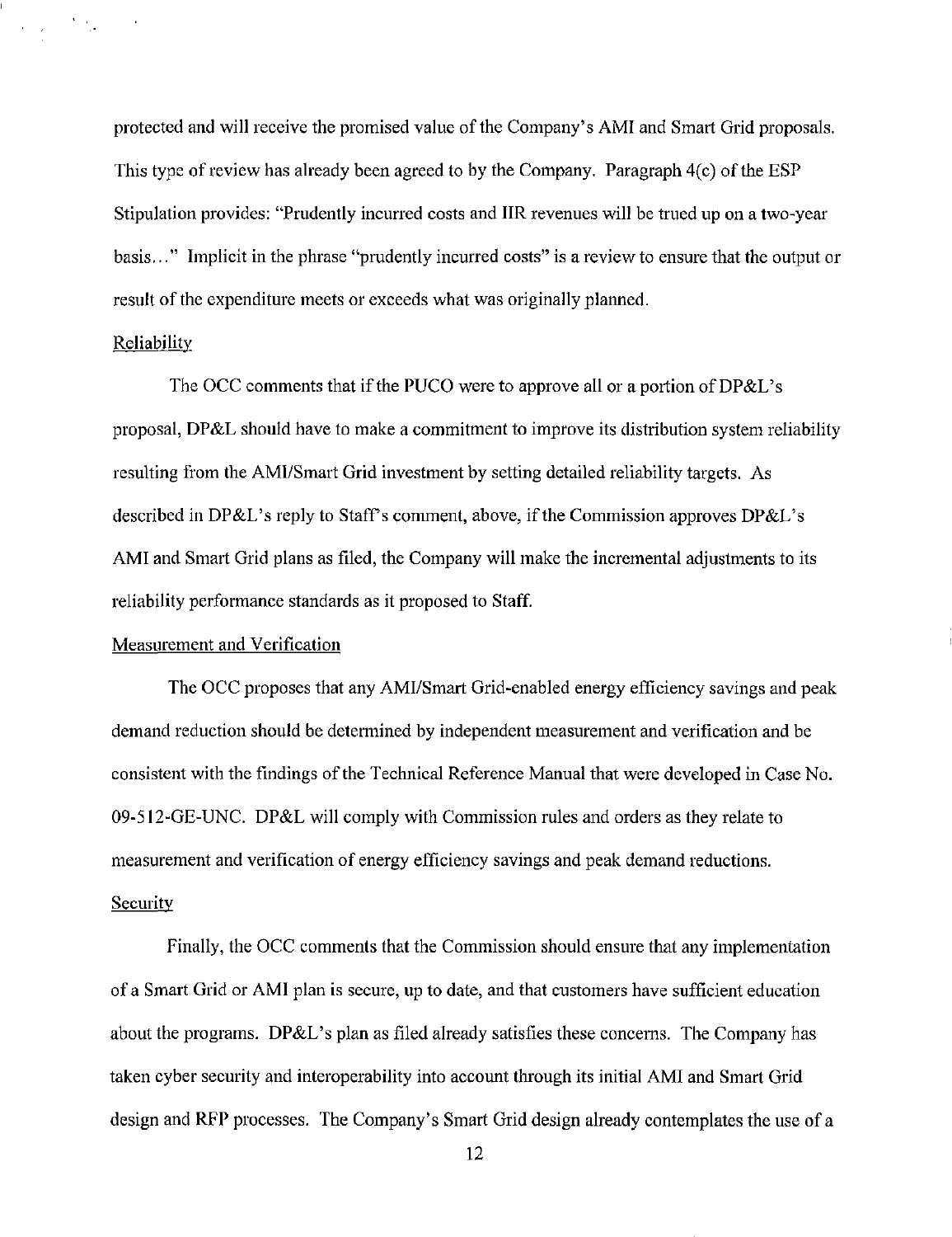private telecommunications backbone using licensed RF spectrum. This is just one of the measures used to mitigate security concerns with Smart Grid. DP&L has been following the National Institute of Standards and Technology (NIST) Smart Grid Standards development process, including attending the workshops in the spring of 2009. On November 6, 2009 DP&L submitted its membership application to NIST for the Smart Grid Interoperability Panel (SGIP) and has designated four employees as member representatives. DP&L contends that membership alone on the NIST SGIP will not "ensure that DP&L's equipment meets NIST security standards" as noted on Page 12 of OCC's comments. DP&L will ensure that it meets such standards by managing three important aspects of Smart Grid security: cyber security, interoperability and personally identifiable information (PII). These three items are risks for utilities in today's environment even without AMI and Smart Grid. DP&L is sensitive to the risks and concerns brought about by the expansion of technology through Smart Grid and AMI and will mitigate those risks and concerns through a combination of expanding current practices and applying recommendations and standards that are developed through the NIST Smart Grid Standards process and the SGIP.

# Request for Hearing

 $\gamma_{\rm eff}$ 

 $\mathbf{t}$ 

Finally, while not a part of its formal comments, the OCC again requests that the Commission set a hearing on the revised business cases. As DP&L explained in its September 20, 2009 Memorandum in Opposition to the OCC's Motion to Establish a Procedural Schedule and Hearing Date ("Memorandum in Opposition"), the ESP Stipulation sets forth a procedural process—to which OCC agreed—setting forth the review process for DP&L's revised AMI and Smart Grid plans. The ESP Stipulation confirms that the parties did not intend to conduct a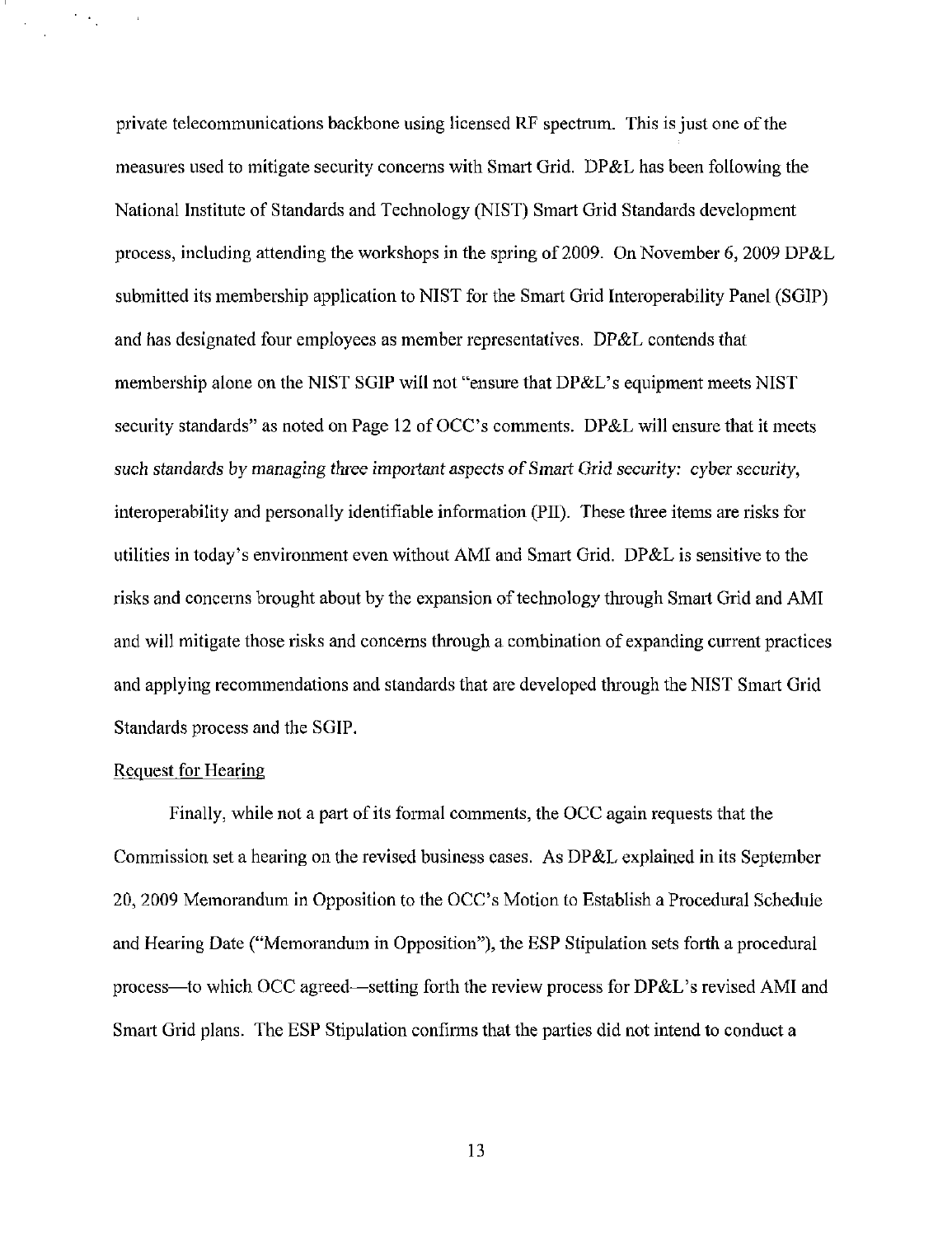hearing to review the AMI and Smart Grid business cases.<sup>3</sup> The OCC should not be permitted to renege on its agreement as embodied in the ESP Stipulation by demanding a hearing now.

### D. REPLY TO COMMENTS OF THE OHIO PARTNERS FOR AFFORDABLE ENERGY

Most issues raised by OPAE in its comments relate to DP&L's methodology underlying its estimation of benefits and savings. DP&L's reply to these issues are discussed in Sections A and C, above, and DP&L incorporates its reply comments on those issues as if fully rewritten herein. In addition, OPAE raises concerns regarding the impact of lost wages on the regional economy as a result of meter reading personnel displacement. As described in more detail in Section C, above, the impact of lost wages of DP&L's part-time meter reading workforce will be offset by the addition of jobs requiring greater technical skills at a higher wage.

### E. REPLY TO COMMENTS OF THE CITY OF DAYTON

#### Separate Recovery Mechanisms

 $\mathcal{F}_{\mathcal{A},\mathcal{C}}$ 

 $\mathbf{C}=\mathbf{R}^{\top}$ 

 $\boldsymbol{\ell}$ 

Like Commission Staff, the City of Dayton proposes that DP&L should recover the costs of AMI and Smart Grid in two different rate mechanisms, rather than consolidate recovery for both into the Infrastructure Investment Rider ("IIR") as proposed in the filing. As noted in Section B, above, DP&L does not oppose this proposal.

#### Customer Existing Investment Credit

The City of Dayton comments that customers that have already made reliability related investments should receive credits against similar Smart Grid investments proposed by DP&L. The AMI and Smart Grid improvement is on utility-owned equipment that is physically located before the metering point. Improvements within a customer's facility, behind the meter, or "electrical redundancy or electrical backup" as described by the City of Dayton on page 5, are

DP&L also incorporates as if fully rewritten herein, the other reasons set forth in its Memorandum in Opposition explaining why a full hearing on DP&L's revised business cases is neither appropriate nor warranted.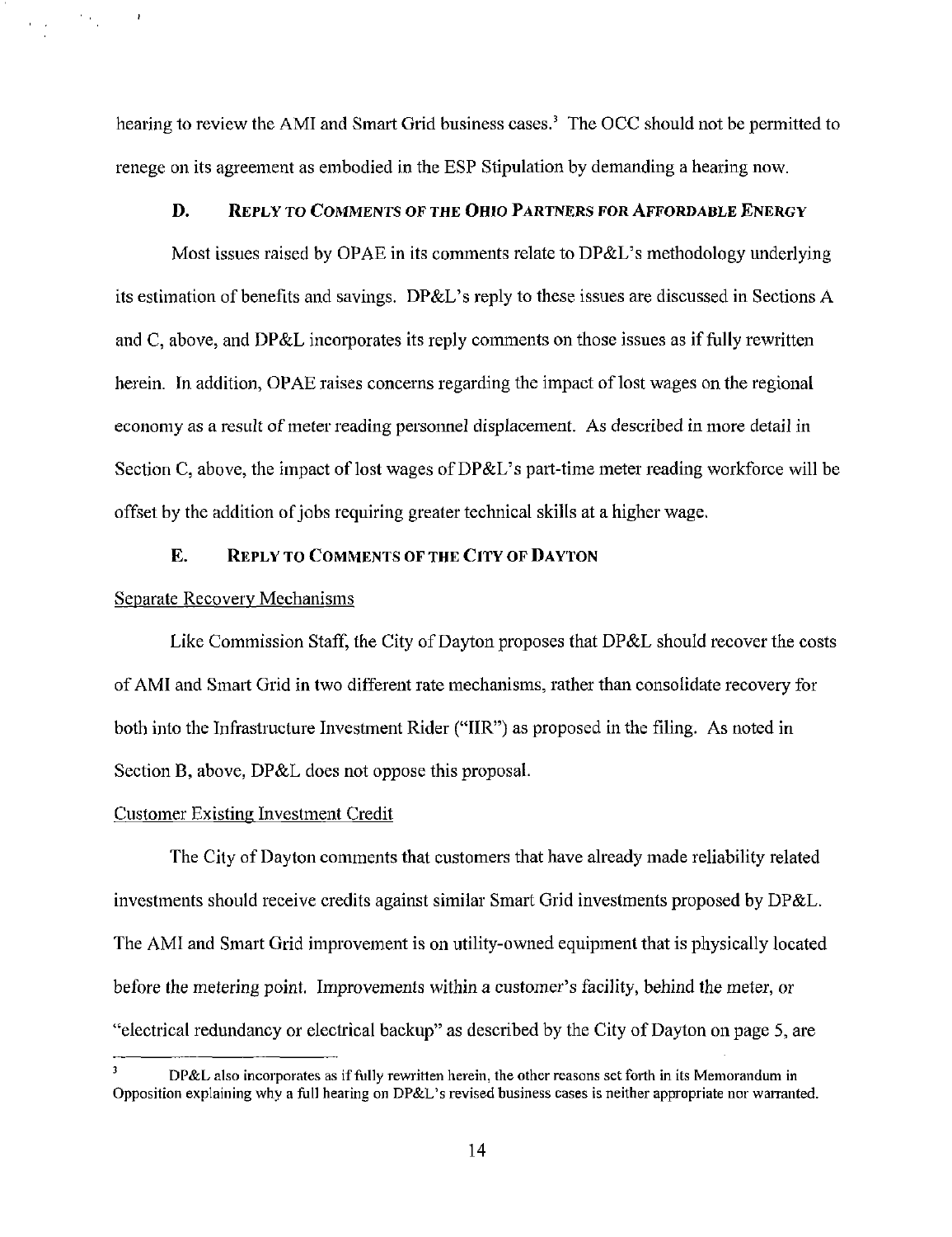not replicated or made usable by the Company's AMI/Smart Grid plans. Rather, the proposed plans, particularly the Smart Grid plan, adds a layer of automation and technology onto the existing distribution assets to increase the reliability of the entire system as it is designed today. For example, automating an airbrake switch will permit the remote operation of that device on a much faster basis than sending a field crew to that location to manually operate it. Thus, Smart Grid automation maximizes the benefit to the highest number of customers as opposed to necessarily improving reliability for a specific customer. Therefore, while individual customers may have made modifications or additions to their electrical systems to improve reliability, the Company does not believe that it is the same type of technology and application and therefore some sort of credit would be inappropriate.

## Fixed Charge

 $\mathcal{F}(\mathcal{F})$ 

The City of Dayton also takes issue with DP&L's proposed rate structure. As DP&L indicated in its reply to Staff's comments, above, DP&L does not oppose Staff's proposal that 100% of the IIR should be recovered through fixed customer charges.

### Billing System

Finally, the City of Dayton comments that the entire cost of the billing system should not be assessed through the IIR. DP&L incorporates as if fully rewritten herein, its reply to Staff's comments on this subject in Section B, above.

# E. REPLY TO COMMENTS OF THE KROGER COMPANY

# Fixed Charge

Kroger, like others, takes issue with DP&L's proposed rate structure. As DP&L indicated in its reply to Staff's comments, above, DP&L does not oppose Staff's proposal that 100% of the IIR should be recovered through fixed customer charges.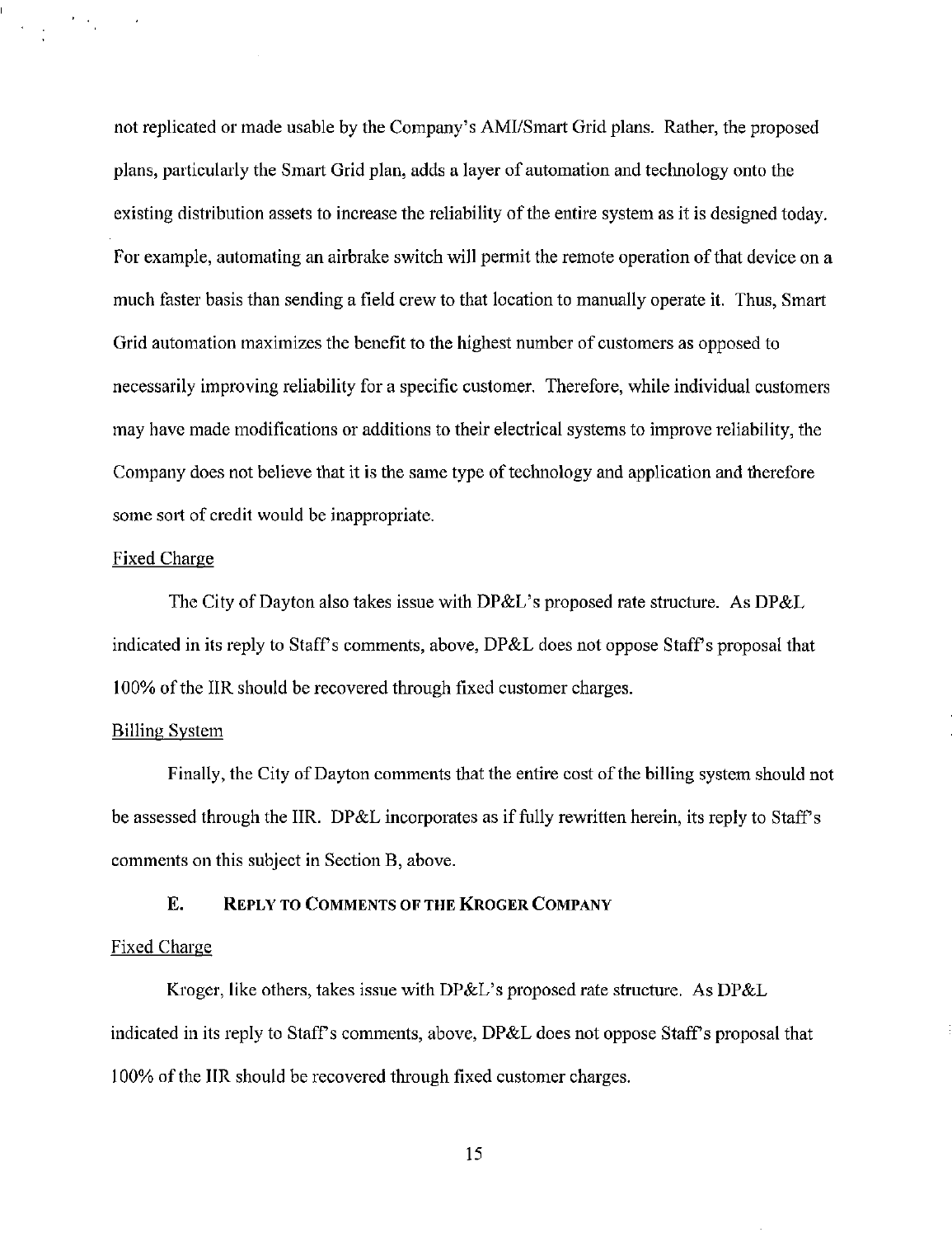### Real-Time Access to Information

Kroger comments that customers should have direct, real-time access to smart metering information at no additional charge. DP&L does not intend to charge customers to access the real-time meter information from an AMI Meter. As long as the customer has a device that can communicate with the meter using a selected standard communicafions protocol such as Zigbee, the customer will be able to access the information on a read-only basis continuously on a 24 hours a day, 7 day a week basis.

#### Rate Design

 $\cdot$ 

 $\frac{1}{\sqrt{2}}$ 

Kroger proposes that DP&L should commit to developing rate designs that maximize the advantages of Smart Grid deployment. DP&L has committed to implement time-differentiated pricing options once the appropriate infrastructure is in place. Kroger's proposal that DP&L develop and implement pilot programs before it has a system capable of managing dynamic pricing is unreasonable.

### Electronic Billing

Finally, Kroger comments that DP&L should implement electronic billing as soon as reasonably practical. The new CIS system proposed in DP&L's filing will have EDI capability.

## IIL CONCLUSION

For the reasons explained above and within the documents supporting DP&L's refiled AMI and Smart Grid business cases, DP&L's AMI and Smart Grid plans are reasonable, thoughtfully designed, well researched, and yield positive business cases which will result in significant benefits to DP&L's customers for years to come. For this reason DP&L respectfully requests that the Commission approve DP&L's revised AMI and Smart Grid plans as filed, subject to the modifications accepted by DP&L as described herein.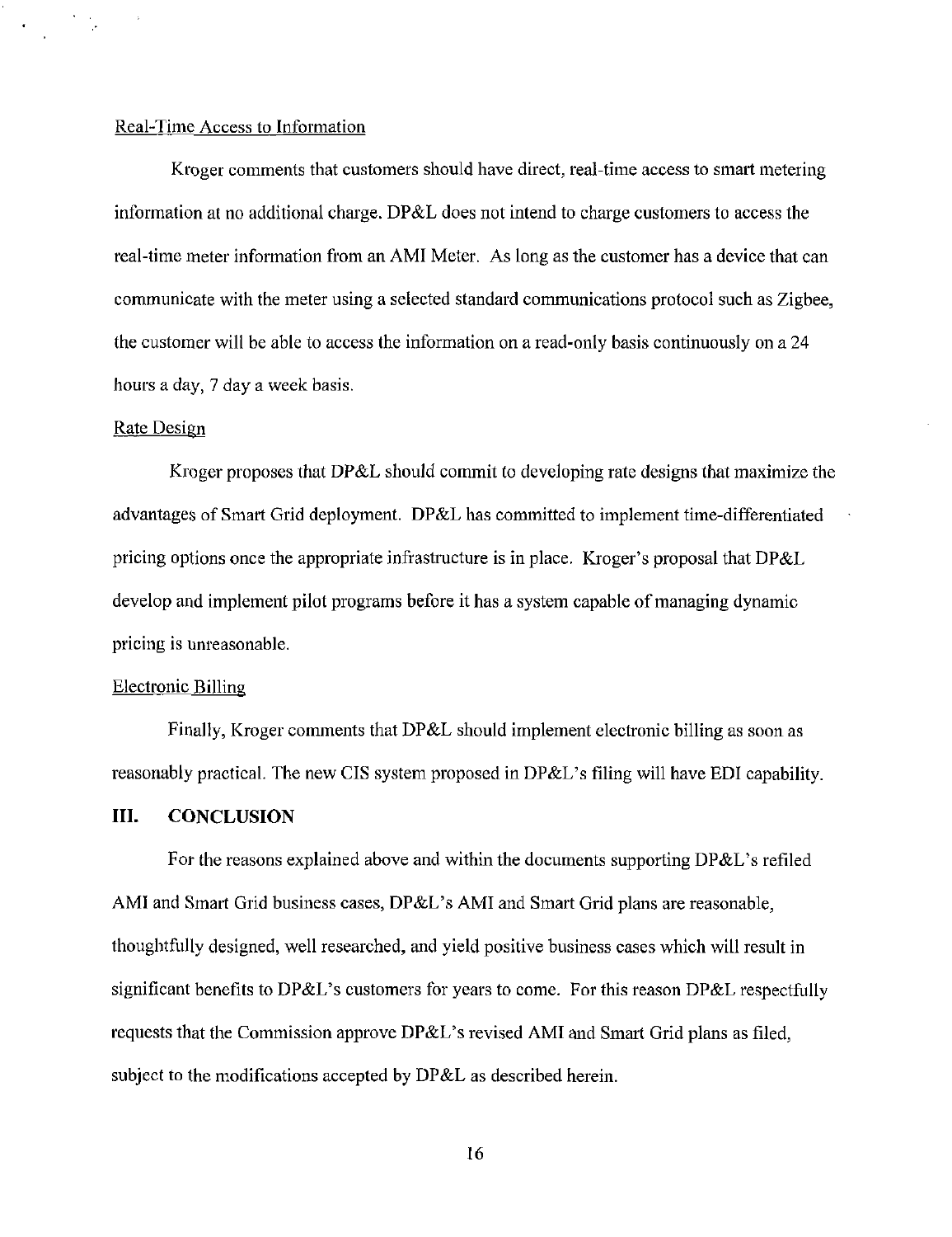Respectfully submitted,

 $\bar{z}$ 

 $\frac{1}{\sqrt{2}}$ 

 $\mathcal{A}^{\mathcal{A}}$ 

Judi/L. Sobecki (0067186) /dall V. Griffin (0080499) The Dayton Power and Light Company 1065 Woodman Drive Dayton, OH 45432 Telephone: (937)259-7171 Facsimile: (937)259-7178 Email: [judi.sobecki@dplinc.com](mailto:judi.sobecki@dplinc.com)

Attorneys for The Dayton Power and Light Company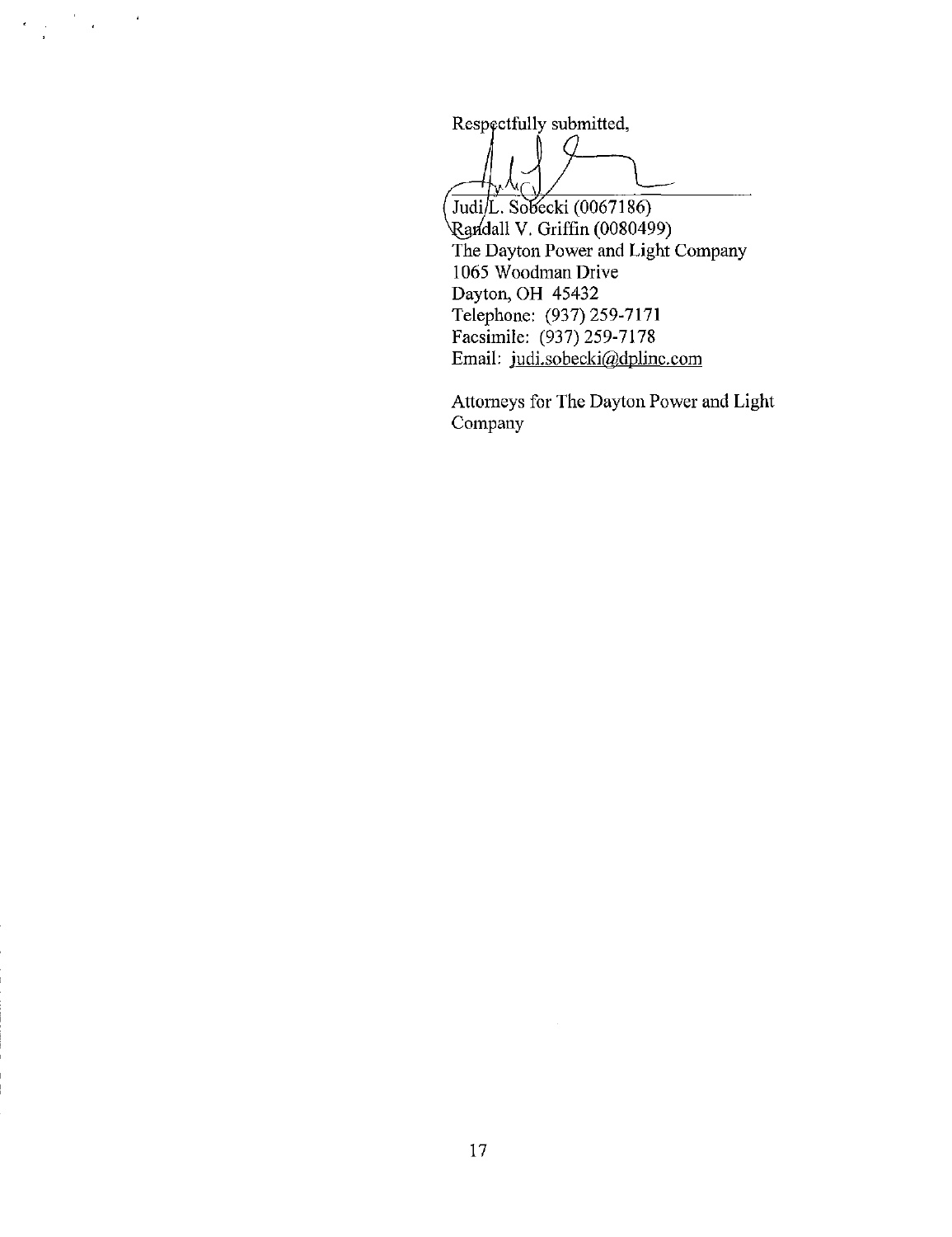#### CERTIFICATE OF SERVICE

I certify that a copy of the foregoing has been served via electronic mail upon the

following counsel of record, this  $8^{th}$  day of January, 2010:

Samuel C. Randazzo, Esq. Lisa G. McAlister, Esq. Joseph M. Clark, Esq. MCNEES WALLACE & NURICK LLC 21 East State Street, 17th Floor Columbus, OH 43215-4228

Attorneys for Industrial Energy Users-Ohio

Gregory J. Poulos, Esq. Michael E. Idzkowski, Esq. Richard Reese, Esq. OFFICE OF OHIO CONSUMERS' COUNSEL 10 West Broad Street, Suite 1800 Columbus, OH 43215

David C. Rinebolt, Esq. Colleen L. Mooney, Esq. OHIO PARTNERS FOR AFFORDABLE ENERGY 231 West Lima Street Findlay,OH 45839-1793

Henry Eckhart, Esq. 50 West Broad Street, Suite 2117 Columbus, OH 43215-3301

Robert Ukeiley, Esq. LAW OFFICE OF ROBERT UKEILEY 435R Chestnut Street, Suite 1 Berea, KY 40403

Attorneys for Sierra Club Ohio Chapter

Ned Ford 539 Plattner Trail Beavercreek, OH 45430 John W. Bentine, Esq. Matthew S. White, Esq. Mark S. Yurick, Esq. CHESTER WILLCOX & SAXBE LLP 65 East State Street, Suite 1000 Columbus, OH 43215

Attorneys for The Kroger Company

David Boehm, Esq. Michael L. Kurtz, Esq. BOEHM, KURTZ & LOWRY 36 East Seventh Street Suite 1510 Cincinnati, OH 45202-4454

Attorney for Ohio Energy Group, Inc. M. Howard Petricoff, Esq. Stephen M. Howard, Esq. Michael J. Settineri, Esq. VORYS, SATER, SEYMOUR AND PEASE LLP 52 East Gay Street P.O. Box 1008 Columbus, OH 43216-1008

Cynthia A. Former, Esq. Senior Counsel CONSTELLATION ENERGY RESOURCES, LLC 550 West Washington Blvd., Suite 300 Chicago, IL 60661

Attorneys for Constellation NewEnergy, Inc. and Constellation Energy Commodities Group, Inc.

David I. Fein Vice President, Energy Policy - Midwest CONSTELLATION ENERGY GROUP, INC. 550 West Washington Blvd., Suite 300 Chicago, IL 60661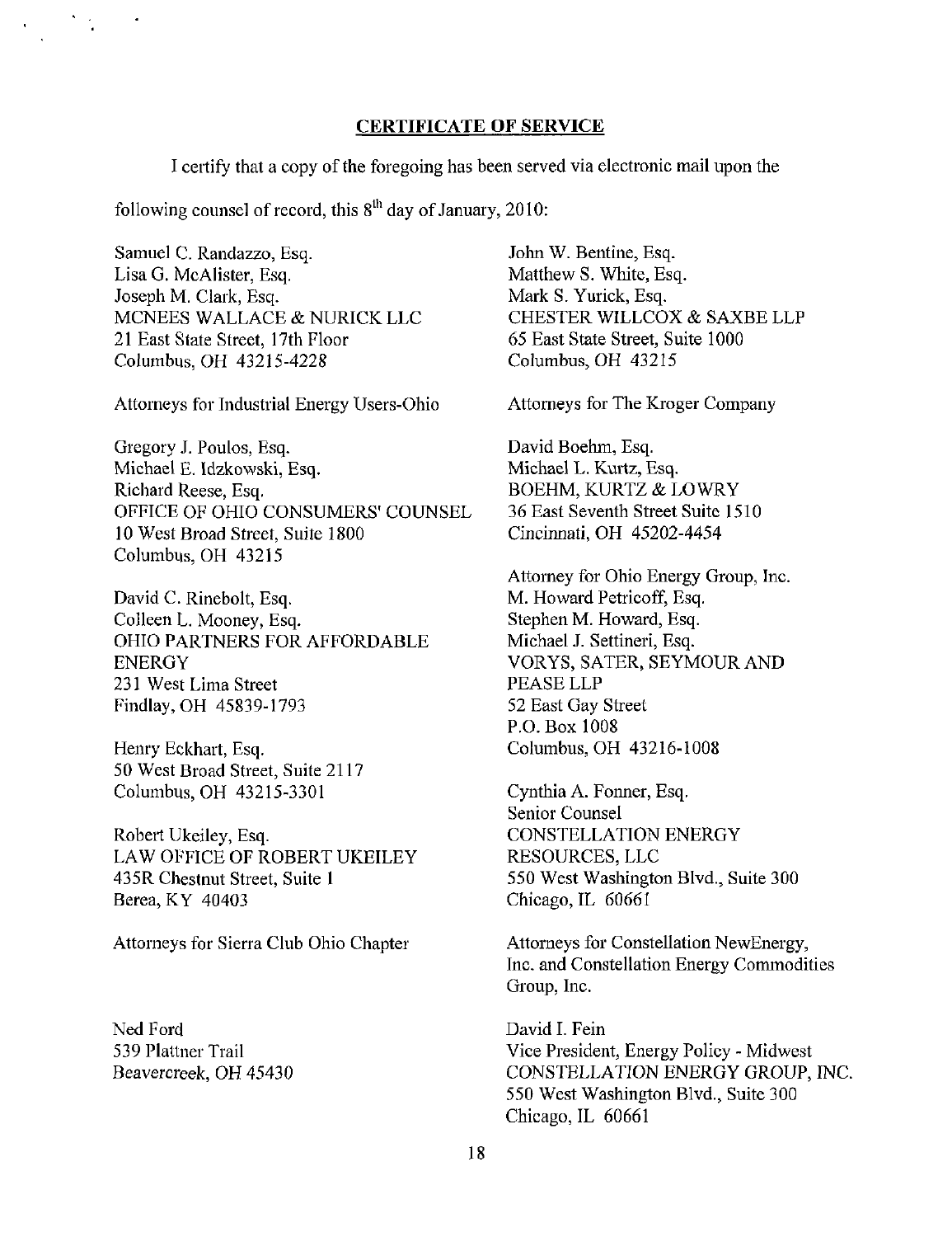Richard L. Sites, Esq. General Counsel and Senior Director of Health Policy Ohio Hospital Association 155 East Broad Street, 15th Floor Columbus, OH 43215-3620

Attorney for The Ohio Hospital Association

Craig I. Smith, Esq. Attorney at Law 2824 Coventry Road Cleveland, OH 44120

Attorney for Cargill, Incorporated

Patrick Bonfield, Esq. John Danish, Esq. Christopher L. Miller, Esq. Gregory H. Dunn, Esq. Andre T. Porter, Esq. SCHOTTENSTEIN ZOX & DUNN CO., LPA 250 West Street Columbus, OH 43215

Attorneys for The City of Dayton

M. Howard Petricoff, Esq. Stephen M. Howard, Esq. Michael J. Settineri, Esq. VORYS, SATER, SEYMOUR AND PEASE LLP 52 East Gay Street P.O.Box 1008 Columbus, OH 43216-1008

Attorneys for Honda of America Mfg., Inc.

Thomas Lindgren, Esq. Thomas McNamee, Esq. Assistant Attorney General 180 East Broad Street Columbus, OH 43215

Office of the Ohio Attorney General

Larry Gearhardt, Esq. Chief Legal Counsel OHIO FARM BUREAU FEDERATION 280 North High Street P.O. Box 182383 Columbus, OH 43218-2383

Attorney for The Ohio Farm Bureau Federation

Thomas J. O'Brien, Esq. BRICKER & ECKLER LLP 100 South Third Street Columbus, OH 43215-4291

Attorney for The Ohio Manufacturers' Association

Barth E. Royer, Esq. BELL & ROYER CO., LPA 33 South Grant Avenue Columbus, OH 43215-3927

Gary A. Jeffries, Esq. Dominion Resources Services, Inc. 501 Martindale Street, Suite 400 Pittsburgh, PA 15212-5817

Attorneys for Dominion Retail, Inc.